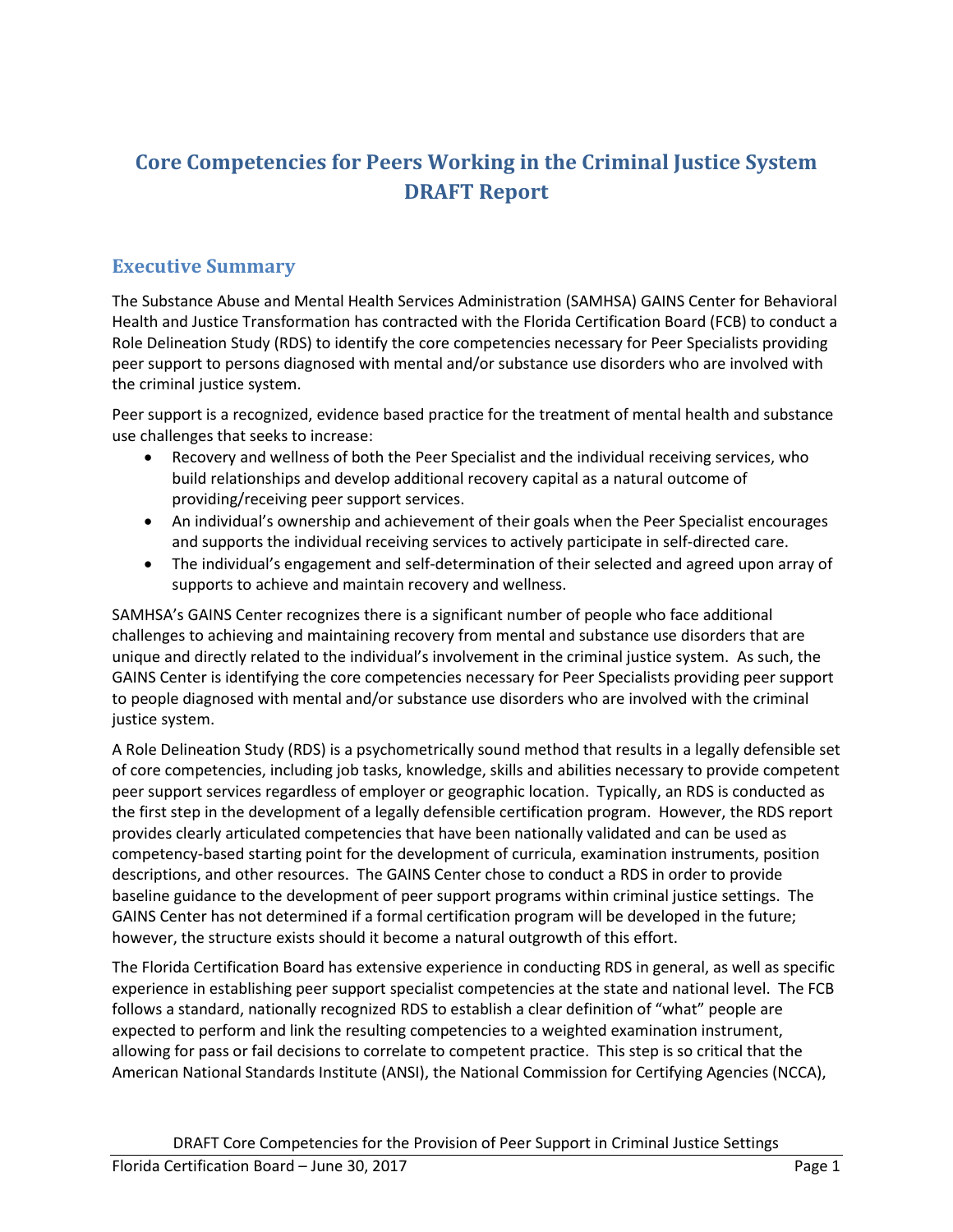and the American Educational Research Association/American Psychological Association/National Council on Measurement in Education (AERA/APA/NCME) all promote standards for the RDS process.

This report is a living document that will be updated throughout the RDS process to clearly document the methodology used by the Florida Certification Board to establish the core competencies and examination blueprint for Peer Specialists working in a criminal justice setting.

# **Contents**

| <b>Additions to Existing Domain:</b>                                       |                                                                                 |
|----------------------------------------------------------------------------|---------------------------------------------------------------------------------|
| <b>Additions to Existing Domain:</b>                                       |                                                                                 |
| <b>Additions to Existing Domain:</b>                                       |                                                                                 |
| <b>Additions to Existing Domain:</b>                                       |                                                                                 |
| New Domain:                                                                |                                                                                 |
| New Domain:                                                                | Trauma Informed Care in Criminal Justice Settings 121                           |
| New Domain:                                                                | Integration, Reintegration and Re-entry Error! Bookmark not defined.12          |
|                                                                            | Attachment: Guiding Principles, Values, Practice Guidelines and Competencies 13 |
| SAMHSA Core Competencies for Peer Workers in Behavioral Health Services 13 |                                                                                 |
|                                                                            |                                                                                 |
|                                                                            |                                                                                 |

# <span id="page-1-0"></span>**RDS Process Overview**

The RDS is a three-phase process that results in a set of core competencies/job task statements grouped into performance domains and a legally defensible certification examination blueprint. The FCB follows national standards when conducting an RDS. The FCB's RDS structure was established by Dr. Akihito Kamata, PhD, and was implemented by the FCB's Director of Certification, Amy Farrington.

The GAINS Center hosted a Peer Support in Criminal Justice Settings: RDS Workshop on May 9 – 10, 2017 in Albany, New York. During this meeting, the draft Scope of Service was detailed, including:

- 1. Target Audience Characteristics
- 2. Performance Domains and Descriptions
- 3. Core Competencies, including job tasks and knowledge-skill-ability (KSA) statements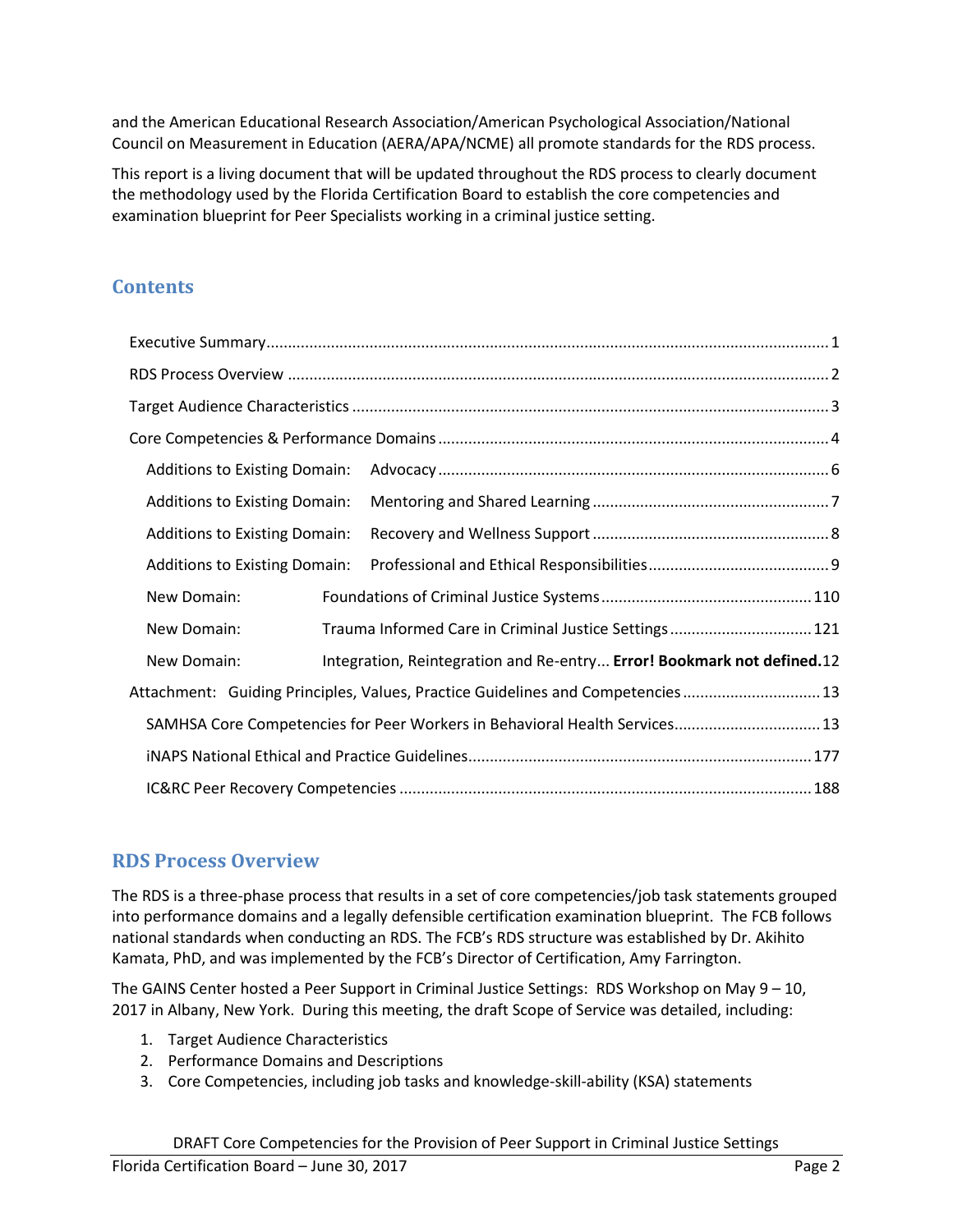# <span id="page-2-0"></span>**Target Audience Characteristics**

GAINS Center representatives and members of the SME panel that participated in the RDS workshop reviewed existing state and national peer support training programs and competency models to establish a baseline. The team agreed that this project should start with the assumption that the Peer Specialist has training and experience related to nationally recognized core competencies, ethical and practice guidelines for peer support specialists. Instead of re-articulating these assumptions, the team focused on the additional competencies and knowledge-skill-abilities necessary to provide peer support to individuals who are seeking to achieve recovery and live a wellness oriented lifestyle in a manner that seeks to address the individual's mental health and/or substance use *and* criminal justice system involvement challenges.

The team also referenced the Sequential Intercept Model (SIM) as a means to identify the different intercepts within the criminal justice system where peer support can assist individuals in achieving and maintaining recovery and wellness in whatever community they reside. The team clarified the importance of a broad understanding of the term "community" to mean the community the individual came from before incarceration; the different communities "inside and across" criminal justice institutions; and the community the individual returns to after release from incarceration.

The workgroup further identified the primary experience that defines "peerness" between the Peer Specialist and the individual receiving peer services as the **shared lived experience of having interacted with the criminal justice system at any intercept.** Although not all individuals with criminal justice involvement also experience a mental health or substance use challenge, the co-occurrence of a mental health and/or substance use challenge and criminal justice involvement is commonly encountered; therefore, the Peer Specialist holding the criminal justice endorsement is expected to have a knowledge base of peer support for mental health and substance use conditions.

By nature of self-identifying as a peer-supporter, individuals are self-disclosing lived experience with the criminal justice system and any mental health or substance use challenges. However, the SME panel strongly agree that, at this time, it is critical to not set specific parameters related to the level of criminal justice involvement, a particular diagnosis or "clean" time. The goal is to be as inclusive as possible when identifying people who can provide competent, effective peer support within a criminal justice setting while staying true to the intrinsic nature of peer support principles, practices and guidelines.

It is understood that it is very difficult to make an exact match between a Peer Specialist and an individual receiving peer support services. However, it is expected that the Peer Specialist and the individual receiving services will focus on their shared lived experiences unless the differences between the two people outweigh the benefits of what they have in common. As such, employers should consider other factors beyond criminal justice involvement when matching Peer Specialists with individual's receiving peer support, such as shared military history, veteran status, ethnicity, race, gender, age and other characteristics.

Individual's for whom this training and endorsement is being developed have:

- $\checkmark$  Achieved and maintain recovery and a wellness lifestyle that addresses their mental health and/or substance use and criminal justice system related challenges.
- $\checkmark$  Completed core peer specialist training in topics including foundations of peer support; advocacy; mentoring/shared learning; recovery/wellness support; trauma-informed care; and professional/ethical issues in peer support.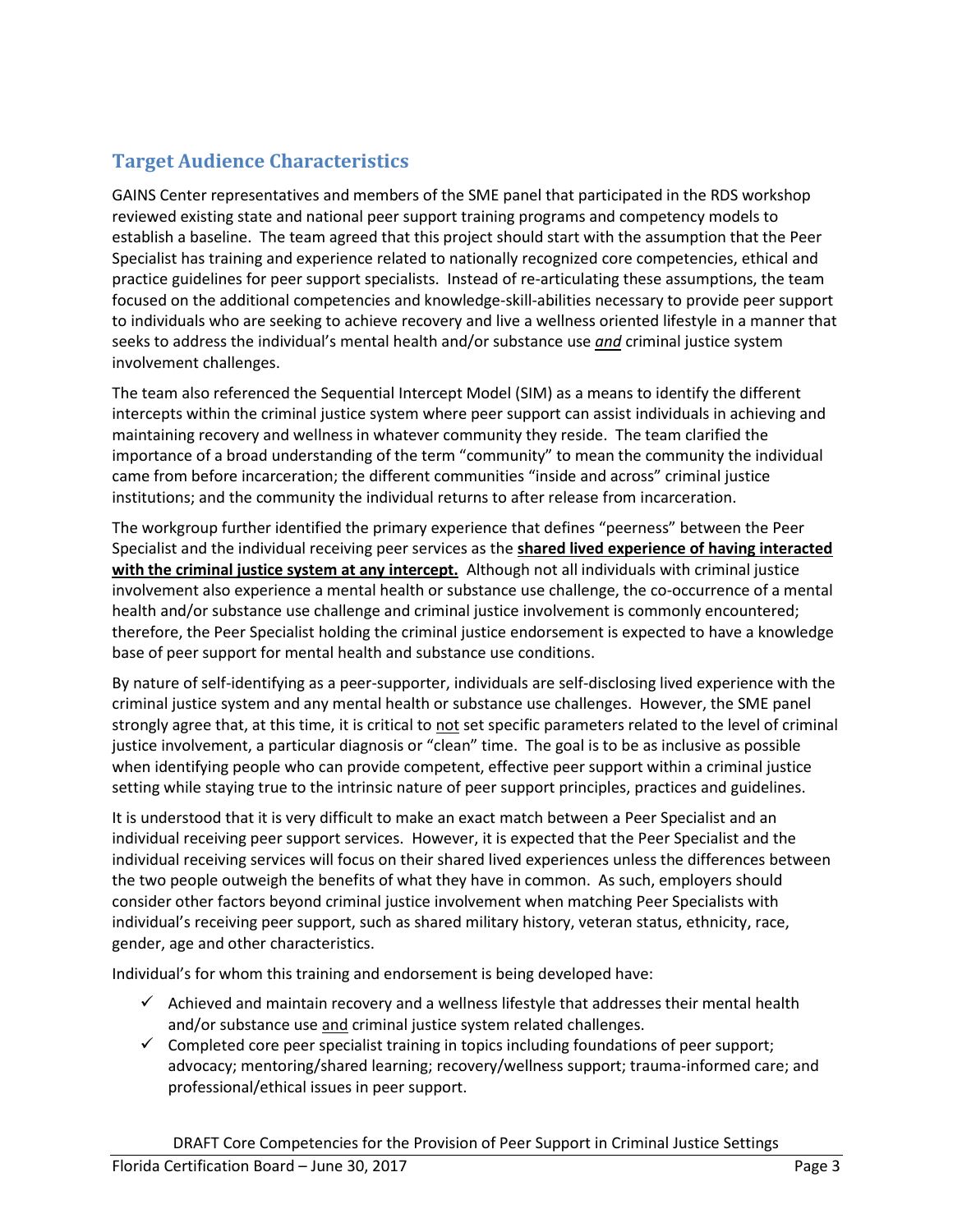- $\checkmark$  Demonstrated a commitment to peer support services as a means to achieve and maintain recovery and wellness mental health, substance use, and criminal justice system related challenges.
- $\checkmark$  Direct experience providing peer support to people with a history of involvement with the criminal justice system.

The performance domains and core competencies/job task statements were drafted with this set of target audience characteristics in mind.

# <span id="page-3-0"></span>**Core Competencies & Performance Domains**

Core competencies refer to the job tasks that an individual must be able to perform on the job. As this project begins with the assumption that the Peer Specialist is already trained and/or credentialed at the entry-level and needs the additional competencies necessary to (1) apply peer support competencies within the criminal justice system and (2) the additional knowledge-skills-abilities (KSAs) to provide peer support to people involved in the criminal justice system.

Core competencies are grouped into Performance Domains, which are categories of similar job tasks/knowledge-skill-abilities. While competencies are grouped into discrete performance domains, it is understood that competencies overlap and inform competencies in other domains. Competencies are grouped under the performance domain in which they are most frequently used/performed/directly aligned. Although core competencies describe job tasks and KSAs, they are not presented in sequential order. Peer Specialists are expected to be able to perform all job tasks as necessary and appropriate.

To establish a common baseline, team members discussed existing competency models and reviewed the following documents:

- Substance Abuse and Mental Health Services Administration (SAMHSA) Core Competencies for Peer Workers in Behavioral Health Services
- Peer Recovery (PR) Core Competencies, established by the International Certification and Reciprocity Consortium (IC&RC)
- The Sequential Intercept Model, by Policy Research Associates
- Mental Health America National Certified Peer Specialist Core Competencies

The workgroup members agreed that the nationally accepted ethical values and practice guidelines for peer support services must be included and/or embedded in this scope of service. The proposed criminal justice endorsement competencies were developed under the following assumptions:

- 1. Criminal justice endorsement competencies build upon existing core peer support specialist competencies of Advocacy; Mentoring/Shared Learning; Recovery and Wellness Support; and Ethical/Professional Responsibility.
- 2. Training programs will be updated to reflect the unique application of core peer support specialist competencies in the criminal justice system.
- 3. Additional training must be developed to provide for the competencies identified in the new performance domains of Foundations of Criminal Justice Systems; Trauma-Informed Care in Criminal Justice Settings; and Integration, Reintegration and Reentry.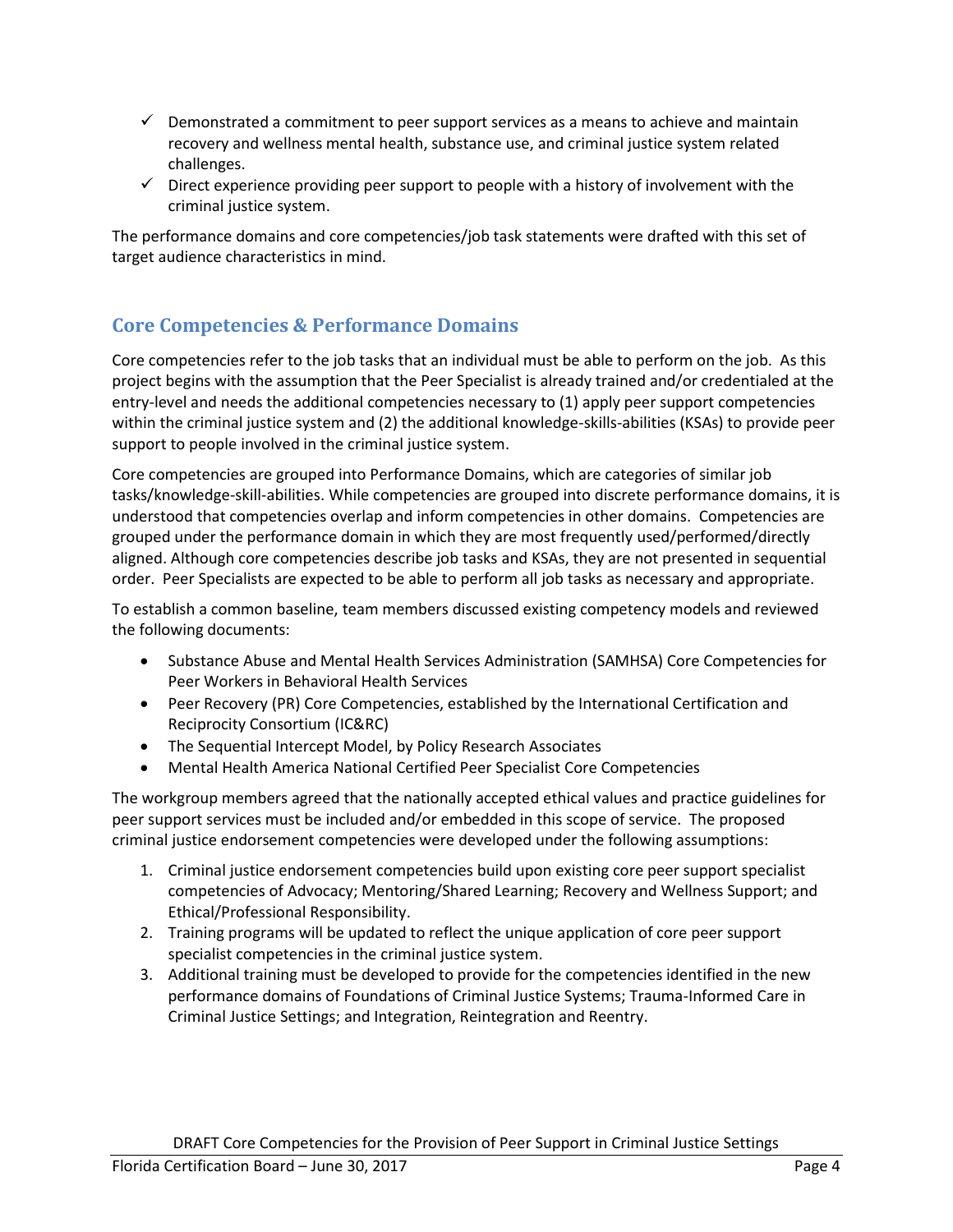The Subject Matter Expert panel identified a total of 48 additional core competencies/job tasks, allocated across seven (7) performance domains. Performance domains 1-4 are existing domains where additional core competencies were added that are specific to criminal justice settings. Performance domains 5-7 are new domains that were identified, and the core competencies identified under those domains are also specific to criminal justice settings.

#### **Performance Domains**

- 1. Advocacy\*
- 2. Mentoring/Shared Learning\*
- 3. Recovery and Wellness Support\*
- 4. Professional and Ethical Responsibilities\*
- 5. Foundations of Criminal Justice Systems
- 6. Trauma-informed Care in Criminal Justice
- 7. Integration, Reintegration and Re-entry

\*These are existing performance domains that reflect nationally accepted core competencies for peer support in mental health and substance use treatment settings (specifically, the International Certification and Reciprocity Consortium (IC&RC) Peer Recovery (PR) competencies). Multiple peer support training programs and competency models exist. The most important thing is that the content reflects the nationally stated guidelines, principles and competencies for peer support as published by the Substance Abuse and Mental Health Services Administration (SAMHSA), the International Association of Peer Supporters (iNAPS) and the IC&RC. Specifically, people must be able to:

- 1. Explain the terms "peer support", "peer" and "recovery" as established by the Substance Use and Mental Health Services Association (SAMHSA).
- 2. Explain the SAMHSA guiding principles and core values of peer support.
- 3. Describe the iNAPS practice guidelines of peer support.
- 4. Describe IC&RC core principles and guidelines of peer support.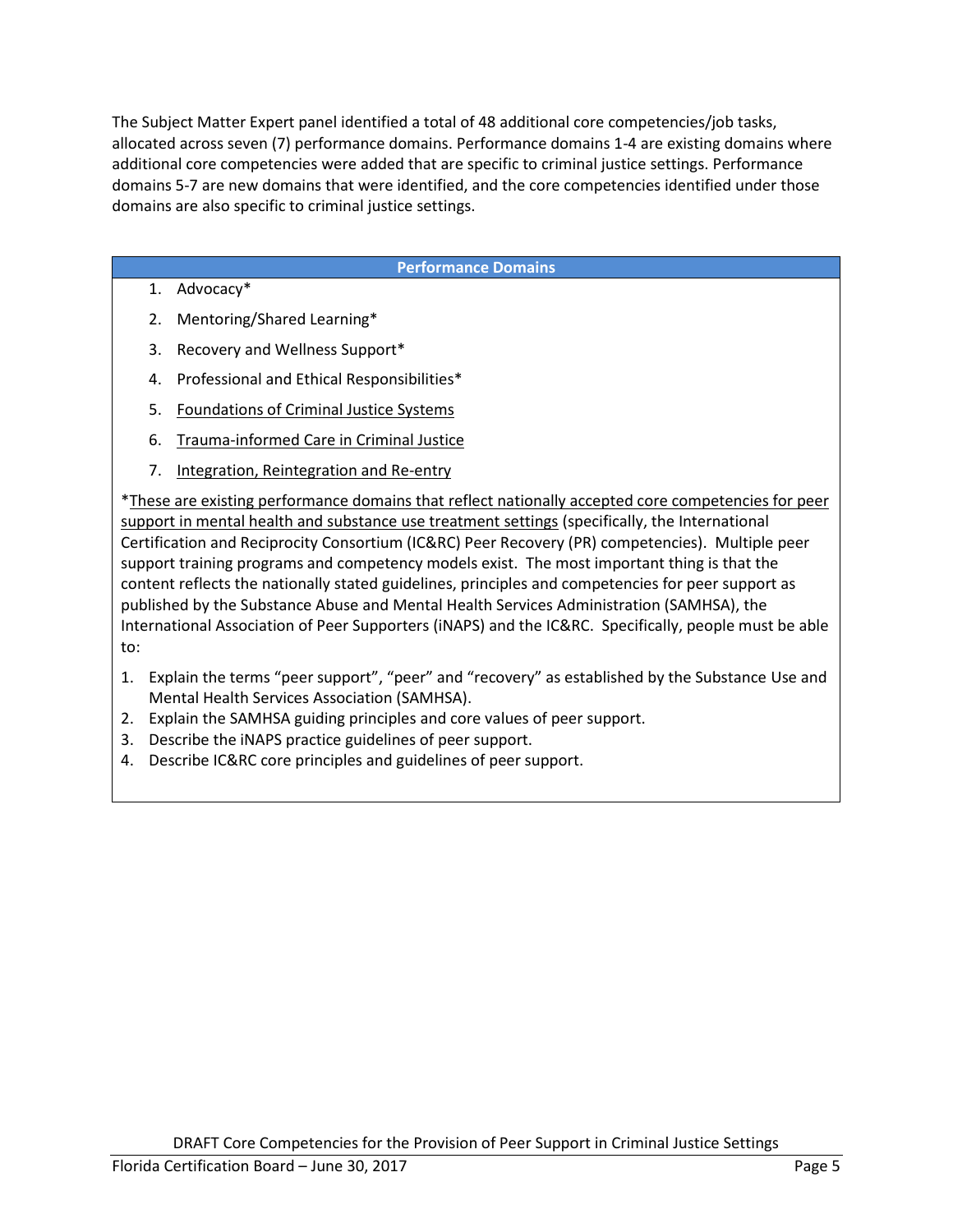# <span id="page-5-0"></span>**Additions to Existing Domain: Advocacy**

The tasks in this domain are related to the Peer Specialist's responsibility to demonstrate the appropriate use of advocacy skills and to empower the individual receiving peer support services to develop self-advocacy skills and tools.

- 1. Understand how to access advocacy and protection resources, such as the Inspector General, Ombudsman, Disability Rights, and other resources in order to assist people to maintain their rights while incarcerated or in the community. This does not refer to providing legal advice, which is outside of the Peer Specialist's role.
- 2. Understand the unique barriers faced by people involved in the criminal justice system in order to effectively advocate and navigate systems.
- 3. Understand service gaps and opportunities for advocacy within each intercept of the Sequential Intercept Model (SIM).
- 4. Identify challenges and solutions when interacting with authority figures in the criminal justice system, such as probation, parole, court officers, corrections, police, etc.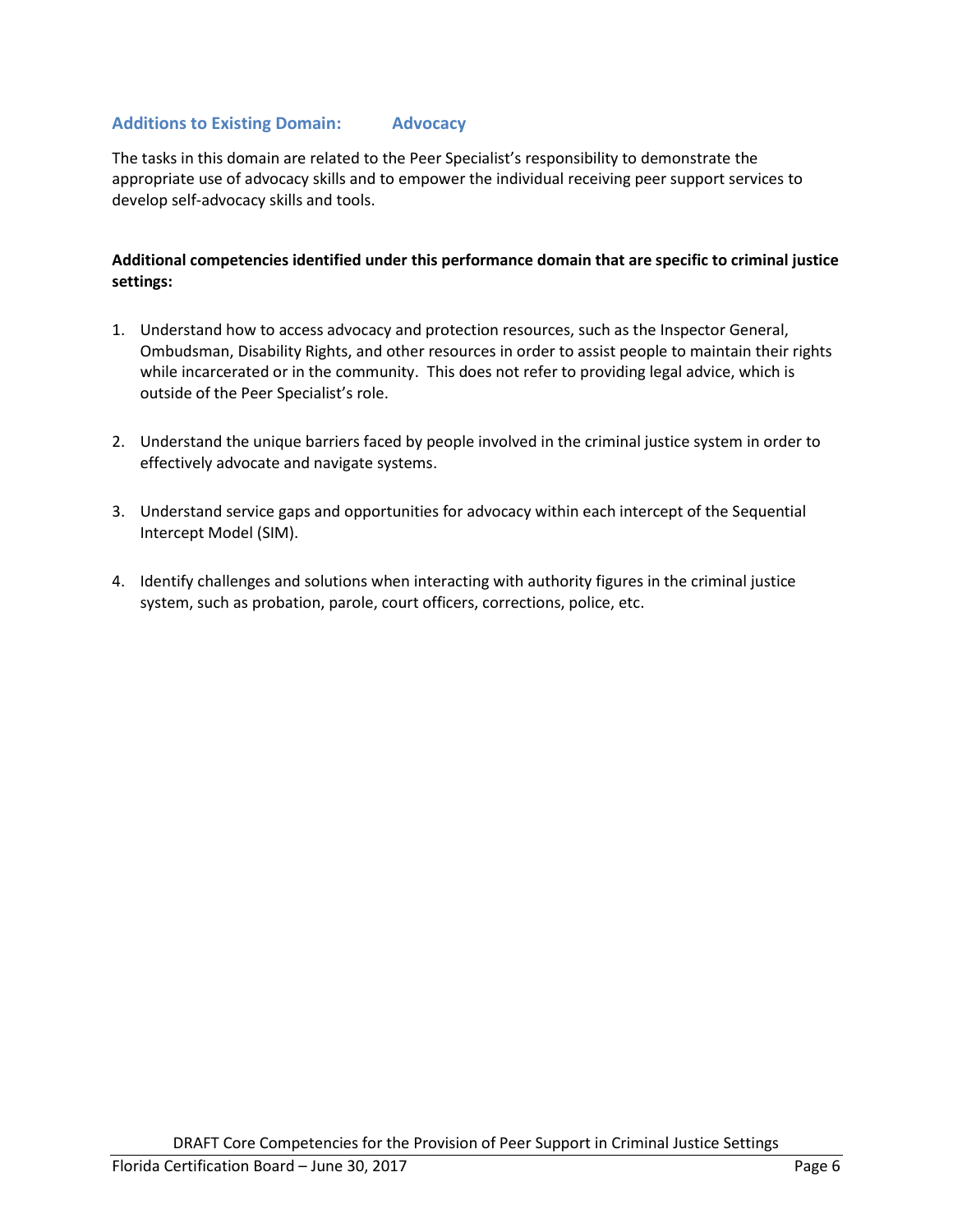# <span id="page-6-0"></span>**Additions to Existing Domain: Mentoring and Shared Learning**

The tasks in this domain are related to the Peer Specialist's responsibility to demonstrate that there is hope, and that recovery and wellness are possible, through sharing of lived experience. The Peer Specialist may assist and empower the individual to find ways to identify what they need and want to achieve and to use modeling skills to help the individual receiving peer support services to develop the skills necessary to achieve their full potential.

- 1. Understand and identify examples of criminal thinking patterns and behaviors.
- 2. Demonstrate and relay proactive/prosocial problem solving methods to reframe thinking and behavioral processes.
- 3. Assist the individual to identify transferable skill sets and recast abilities in positive ways.
- 4. Demonstrate how to use conflict resolution, crisis intervention and de-escalation techniques.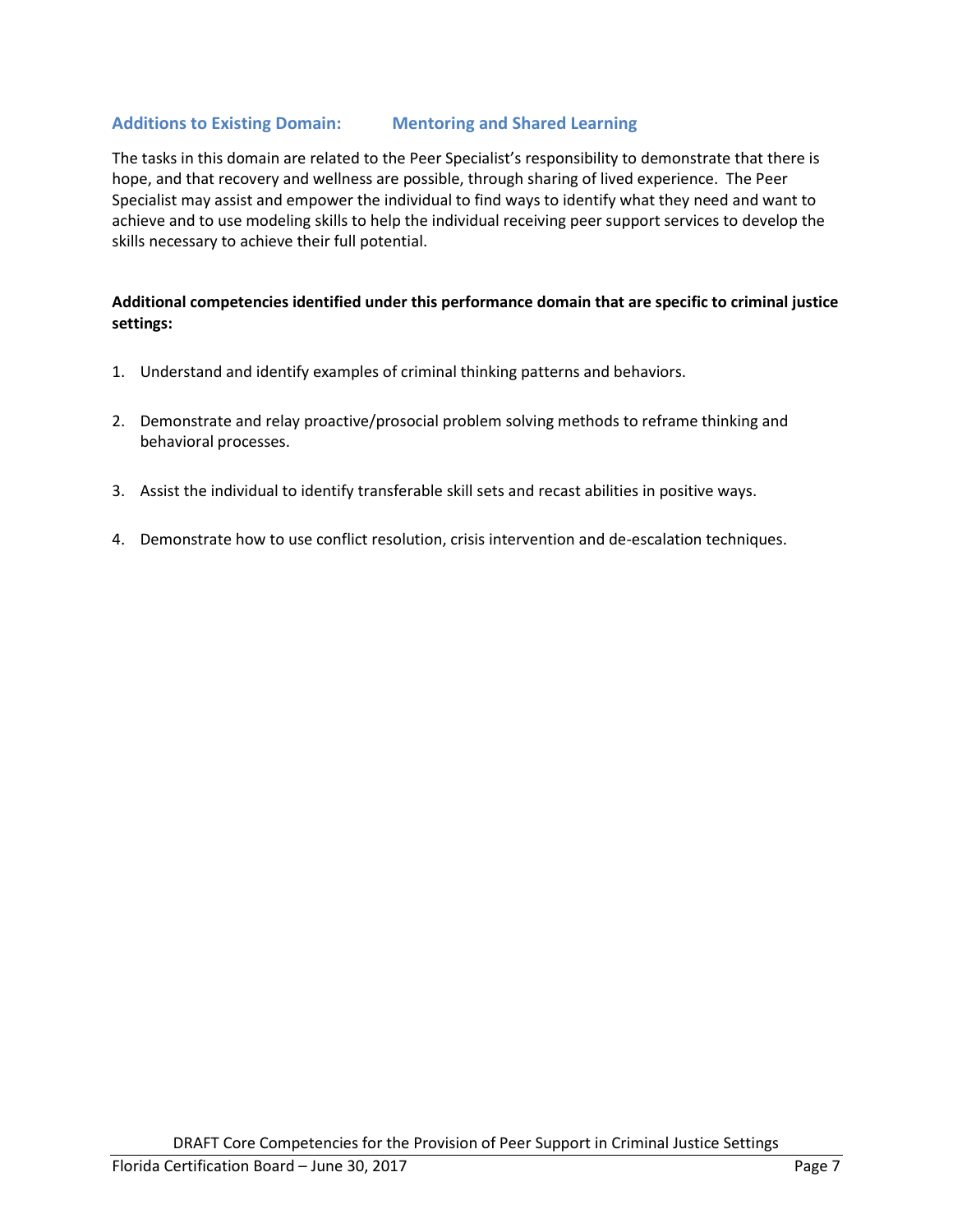# <span id="page-7-0"></span>**Additions to Existing Domain: Recovery and Wellness Support**

The tasks in this domain are related to the Peer Specialist's responsibility to integrate recovery and wellness supports in a criminal justice setting.

- 1. Understand the relationship between charges/conviction, criminal justice settings, and barriers to access available recovery and wellness supports.
- 2. Understand common types of recovery and wellness supports available within each intercept of the SIM.
- 3. Understand common types of community resources and natural supports.
- 4. Understand the cultural norms associated with involvement with the justice system that may impact successful integration while maintaining recovery and wellness.
- 5. Assist the individual to navigate available recovery and wellness supports and other services.
- 6. Promote innovation to overcome barriers to accessing and using recovery and wellness supports.
- 7. Identify support services while staying culturally attuned to individual and his or her specific needs within Criminal Justice Systems, including trauma-informed responses.
- 8. Understand LGBTQIA issues that are unique within Criminal Justice settings and how they can impact recovery and wellness.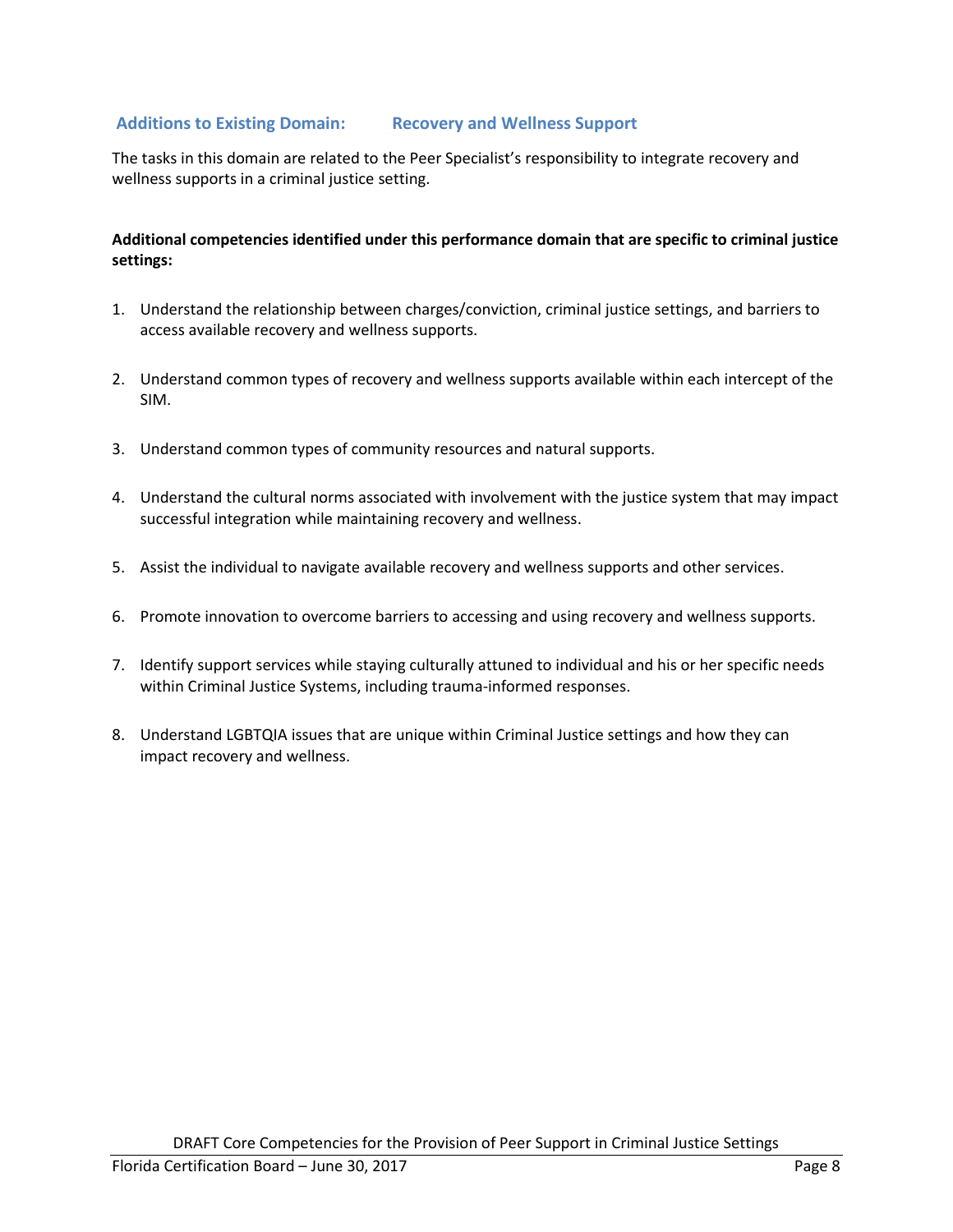# <span id="page-8-0"></span>**Additions to Existing Domain: Professional and Ethical Responsibilities**

The tasks in this domain are related to the Peer Specialist's responsibility to understand the additional ethical challenges faced by peers working in criminal justice settings.

- 1. Understand potential role conflicts faced by peers working in criminal justice settings.
- 2. Understand the difference between "legal" and "ethical" issues and behaviors.
- 3. Understand the difference between a criminal justice consent to release information and a noncriminal justice consent to release information.
- 4. Understand additional challenges and considerations when setting boundaries in criminal justice settings.
- 5. Understand the additional potential legal consequences of failing to maintain the confidentiality of an individual who is involved in the criminal justice system.
- 6. Demonstrate self-advocacy as necessary to assure self-care within work environments.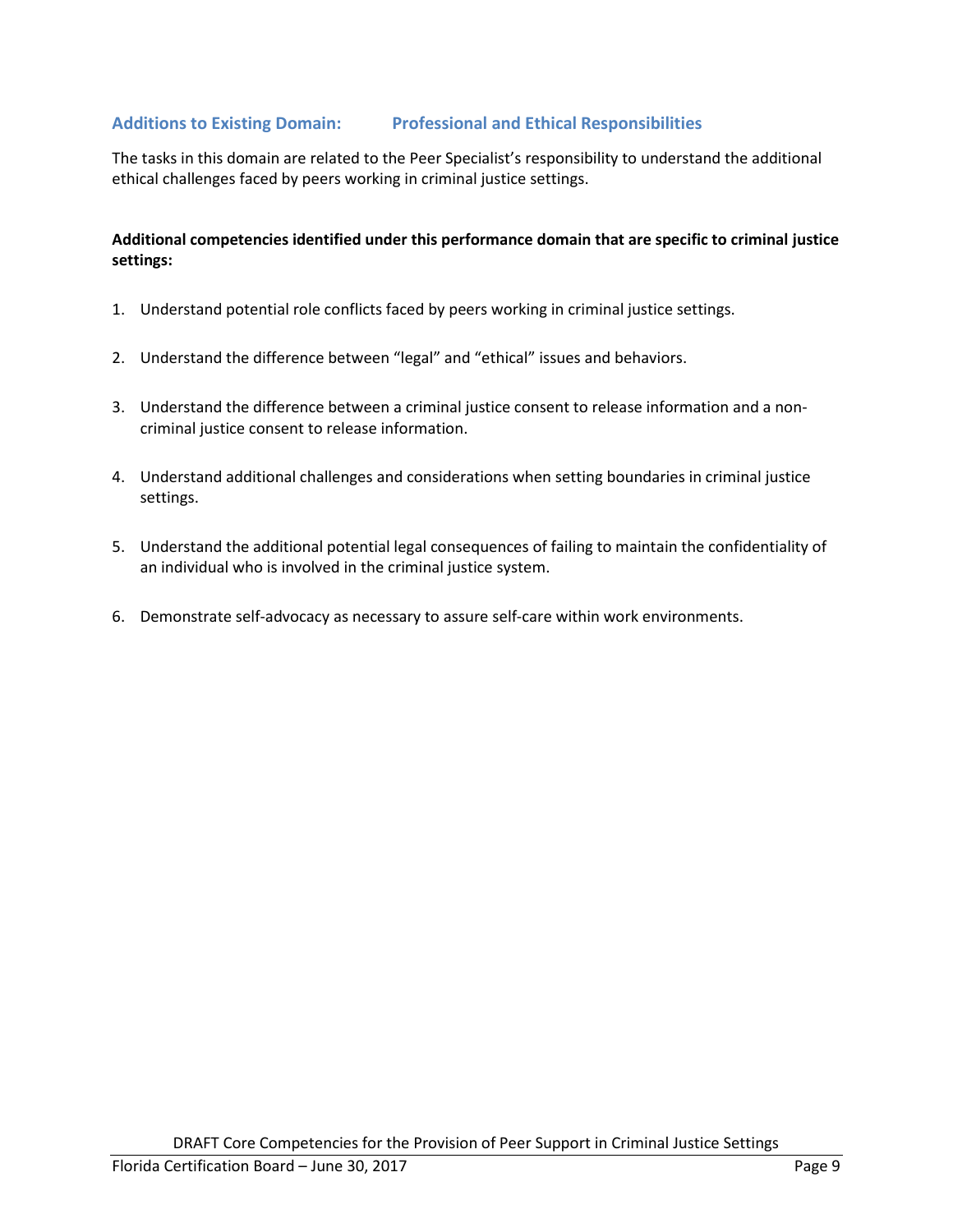# **New Domain: Foundations of Criminal Justice Systems**

The tasks in this domain are related to the knowledge the Peer Specialist needs in order to understand their role in a range of criminal justice settings, while maintaining the values and expectations of peer support. While the Peer Specialist is not expected to have experienced all aspects of the criminal justice system, the Peer Specialist will benefit from having specific knowledge about the overall criminal justice system.

#### **Competencies**

- 1. Understand the historical basis of the criminal justice system and its impact on persons with mental health and/or substance use challenges.
- 2. Understand and explain the system/structure of local, county, state, federal, military and tribal criminal justice systems.
- 3. Understand the Sequential Intercept Model (SIM) as the typical process of how an individual may move through the criminal justice system.
- 4. Understand the different intercepts within the Sequential Intercept Model (SIM) in order to identify resources, gaps/barriers, and diversion opportunities to prevent further penetration into the system.
- 5. Explain the role of peer services in behavioral health environments versus criminal justice environments and how to stay true to the intrinsic nature of peer support in criminal justice settings.
- 6. Understand internal/external stigma and its effects on individual within the criminal justice system.
- 7. Understand areas that interfere with self-perception and positive engagement within the Criminal Justice System.
- 8. Understand and be able to discuss the potential impact/consequences of decisions and/or actions (i.e., legal, behavioral, recovery, etc.)
- 9. Understand common terminology used in the criminal justice system and demonstrate the ability to translate terms into understandable language.
- 10. Understand the different types of violence, the public health approach to violence prevention, and how to use mediation, conflict resolution or alternative dispute resolution strategies when providing Peer Specialist services.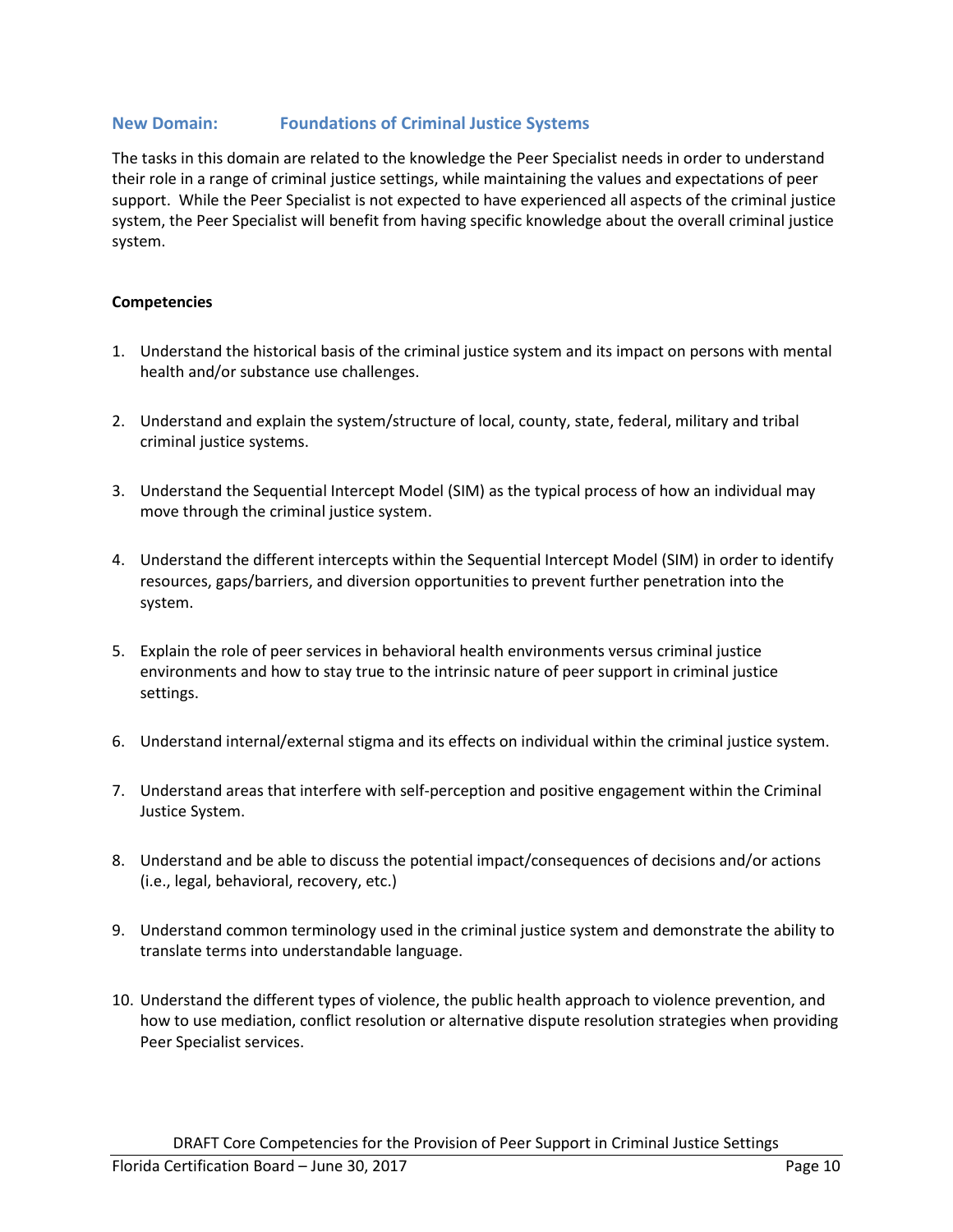# <span id="page-10-0"></span>**New Domain: Trauma Informed Care in Criminal Justice Settings**

The tasks in this domain are related to the foundational principles and values of trauma informed care and the translation of these skills in the criminal justice setting. Trauma is so central to the experience of criminal justice involvement that Peer Specialists should have a solid understanding of the additional adverse impact of the inherit trauma of criminal justice involvement and the ability to integrated trauma-informed approaches into their delivery of peer support services.

#### **Competencies**

- 1. Understand the prevalence of trauma, especially for people with mental health or substance use challenges who are also involved in criminal justice.
- 2. Understand the internal and external stressors that lead to trauma.
- 3. Understand and explain the impact of trauma on an individual.
- 4. Understand and explain how the criminal justice system can traumatize/re-traumatize persons (system-induced trauma).
- 5. Understand and explain the principles of trauma informed care.
- 6. Understand how to recognize and translate the purpose/meaning of behaviors through a traumainformed lens.
- 7. Understand and demonstrate strategies to ensure the use of a trauma-informed approach to peer support services.
- 8. Understand the prevalence and explain the impact of secondary trauma to children, family members and significant others as a result of the individual's involvement with the criminal justice system.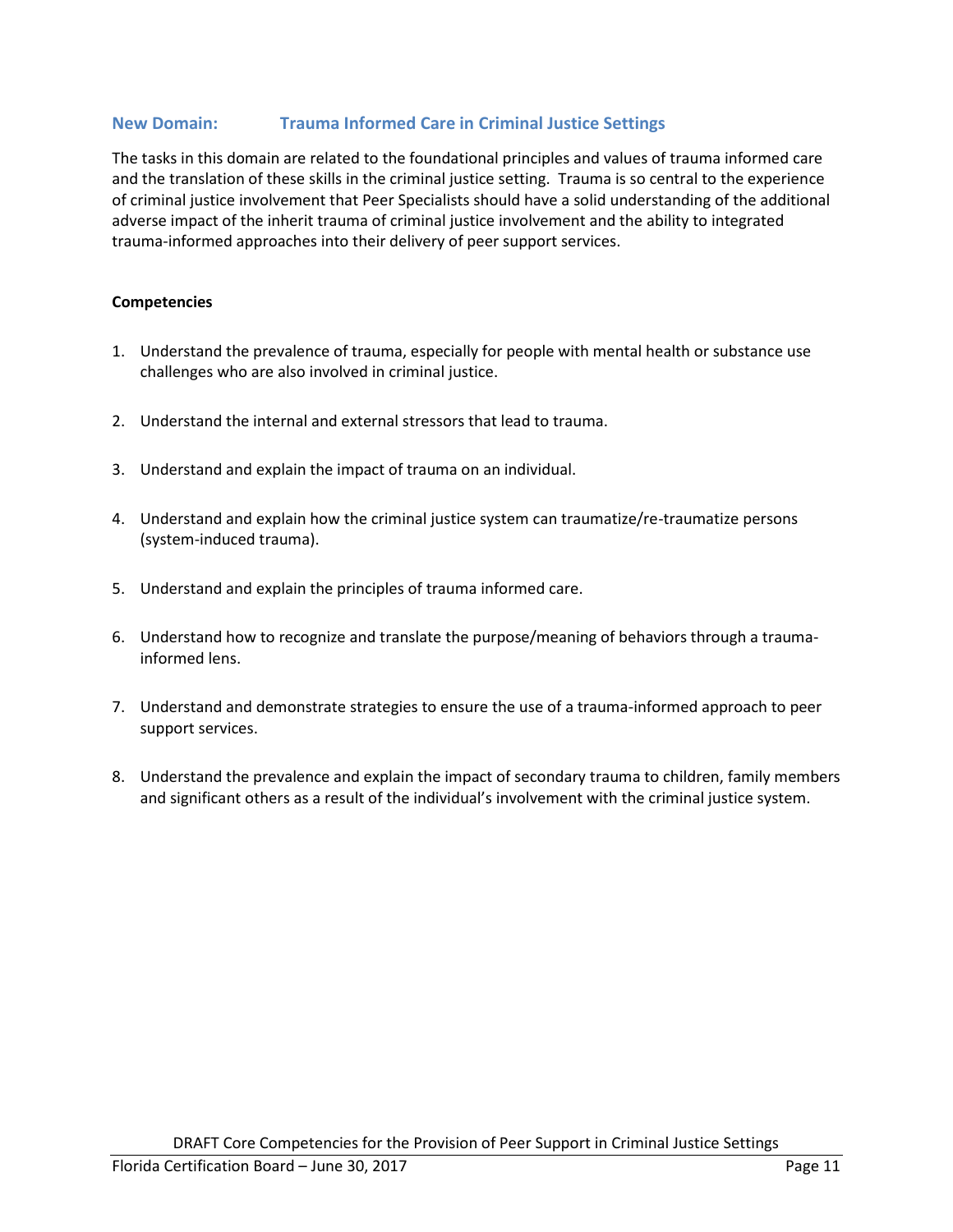## <span id="page-11-0"></span>**New Domain: Integration, Reintegration and Re-entry**

The tasks in this domain are related to the Peer Specialist's responsibility to assist and empower the individual to successfully integrate, reintegrate or reenter a community, where community is defined by the individual's situation and circumstances.

#### **Competencies**

- 1. Understand the potential legal barriers individuals face when integrating, reintegrating or reentry to a community and provide strategies for overcoming.
- 2. Understand environmental or situational barriers to maintaining recovery and wellness, such as housing, employment, connection with natural supports, family reunification, etc.
- 3. Understand the common stressors when arrested and/or incarcerated parent(s) reunite with their children and significant others.
- 4. Provide assistance in acquiring supports and services to individuals who are transitioning from institutional settings back into communities.
- 5. Provide assistance in acquiring supports and services to individuals who are transitioning to and from housing units and institutions and maintaining recovery support connections.
- 6. Understand the rights that are taken away and the rights that can be restored upon completion of criminal sanctions.
- 7. Assist individuals to apply for their Restoration of Rights.
- 8. Understand the culture of incarceration and how learned behaviors can impact an individual's ability to reintegrate.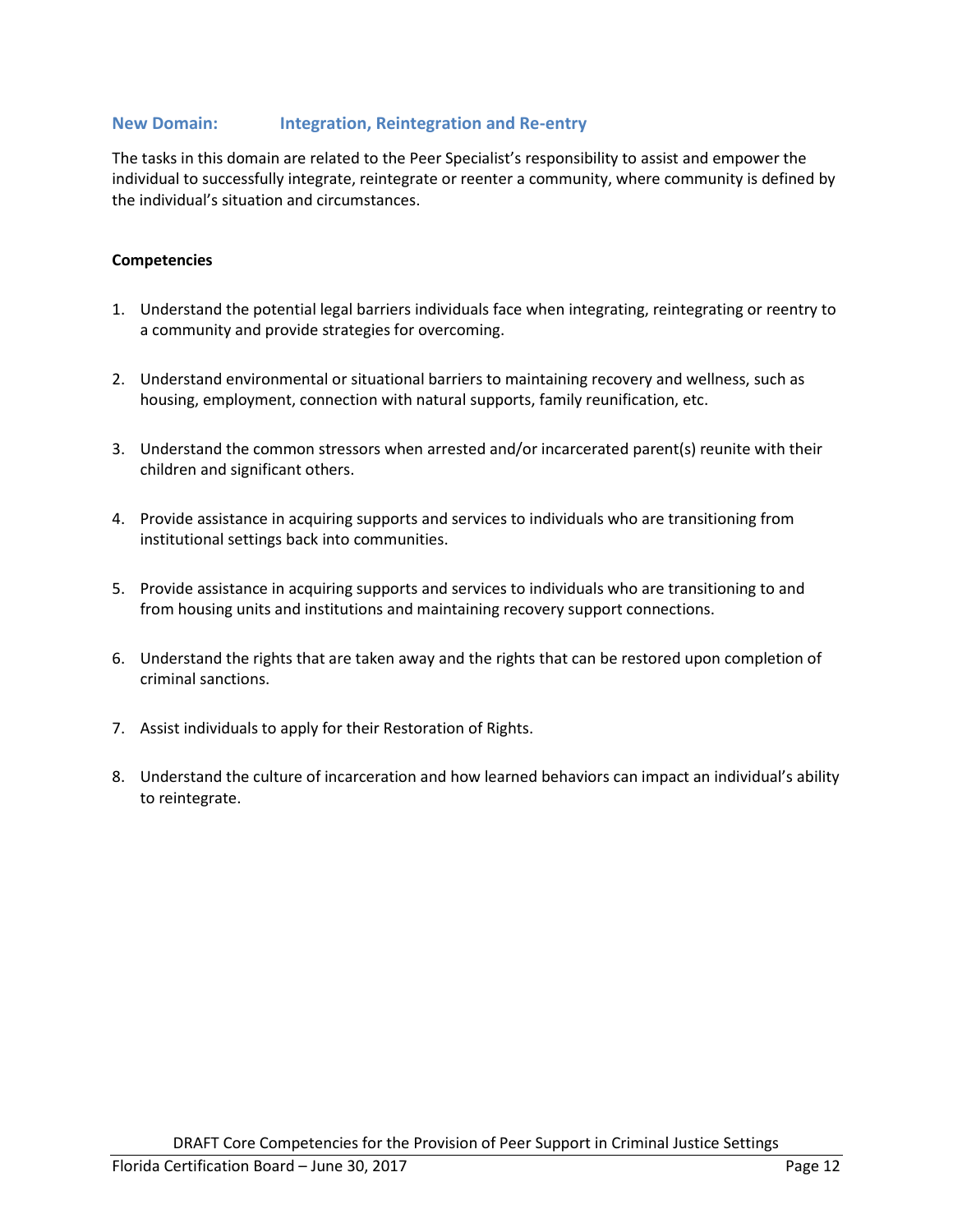# <span id="page-12-0"></span>**Attachment: Guiding Principles, Values, Practice Guidelines and Competencies**

The workgroup members agreed that the nationally accepted ethical values and practice guidelines for peer support services must be included and/or embedded in criminal justice endorsement, which are:

# <span id="page-12-1"></span>**SAMHSA Core Competencies for Peer Workers in Behavioral Health Services**

#### Foundational Principles and Values

- 1. Recovery-Oriented: Peer workers hold out hope to those they serve, partnering with them to envision and achieve a meaningful and purposeful life. Peer workers help those they serve identify and build on strengths and empower them to choose for themselves, recognizing that there are multiple pathways to recovery.
- 2. Person-Centered: Peer recovery support services are always directed by the person participating in services. Peer recovery support is personalized to align with the specific hopes, goals, and preferences of the individual served and to respond to specific needs the individuals has identified to the peer worker.
- 3. Voluntary: Peer workers are partners or consultants to those they serve. They do not dictate the types of services provided or the elements of recovery plans that will guide their work with peers. Participation in peer recovery support services is always contingent on peer choice.
- 4. Relationship-Focused: The relationship between the peer worker and the peer is the foundation on which peer recovery support services and support are provided. The relationship between the peer worker and peer is respectful, trusting, empathetic, collaborative, and mutual.
- 5. Trauma-Informed: Peer recovery support utilizes a strengths-based framework that emphasizes physical, psychological, and emotional safety and creates opportunities for survivors to rebuild a sense of control and empowerment.

#### Category I: Engages peers in collaborative and caring relationships

This category of competencies emphasized peer workers' ability to initiate and develop on-going relationships with people who have behavioral health condition and/or family members. These competencies include interpersonal skills, knowledge about recovery from behavioral health conditions and attitudes consistent with a recovery orientation.

- 1. Initiates contact with peers
- 2. Listens to peers with careful attention to the content and emotion being communicated
- 3. Reaches out to engage peers across the whole continuum of the recovery process
- 4. Demonstrates genuine acceptance and respect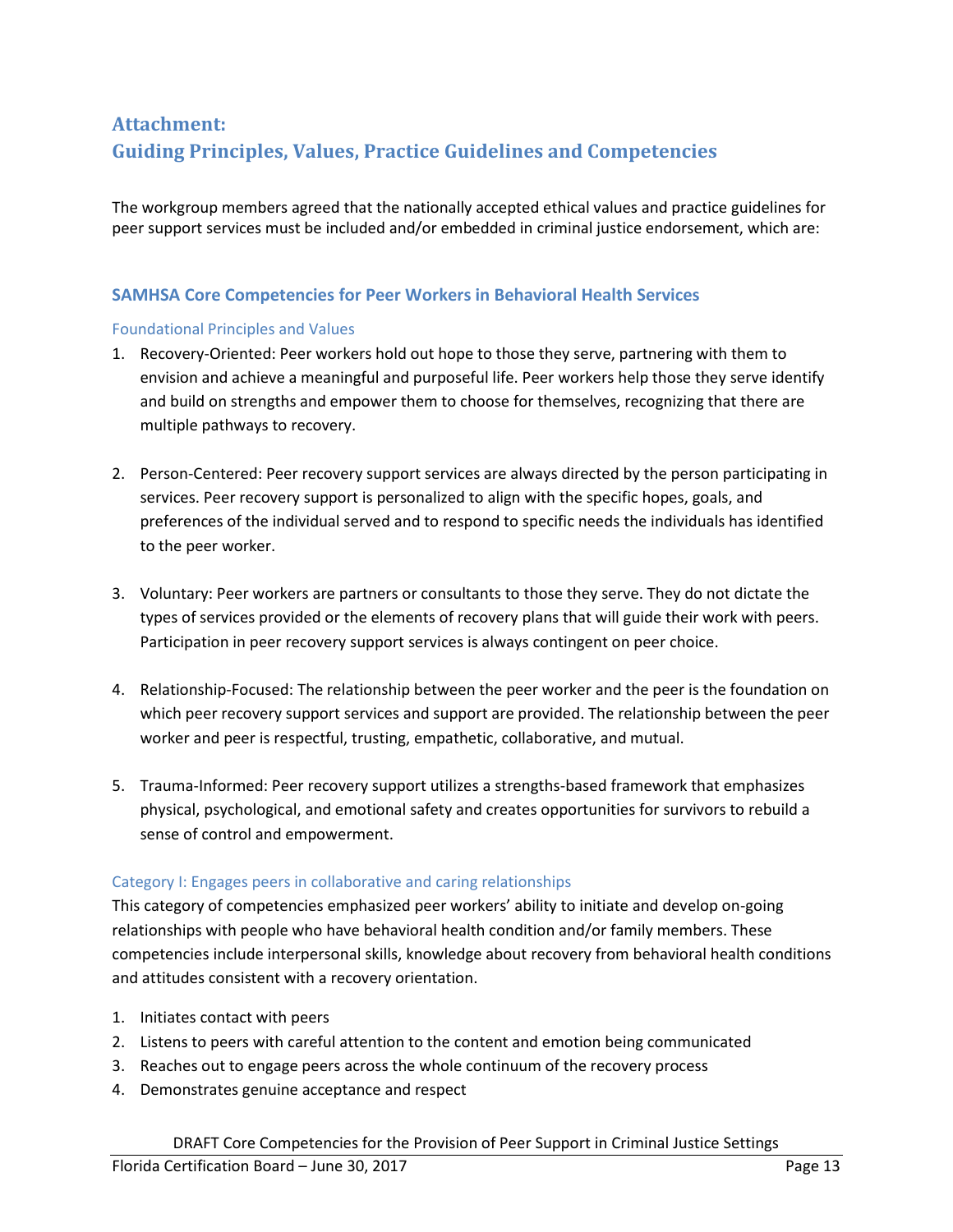5. Demonstrates understanding of peers' experiences and feelings

# Category II: Provides support

The competencies in this category are critical for the peer worker to be able to provide the mutual support people living with behavioral health conditions may want.

- 1. Validates peers' experiences and feelings
- 2. Encourages the exploration and pursuit of community roles
- 3. Conveys hope to peers about their own recovery
- 4. Celebrates peers' efforts and accomplishments
- 5. Provides concrete assistance to help peers accomplish tasks and goals

### Category III: Shares lived experiences of recovery

These competencies are unique to peer support, as most roles in behavioral health services do not emphasize or even prohibit the sharing of lived experiences. Peer workers need to be skillful in telling their recovery stories and using their lived experiences as a way of inspiring and supporting a person living with behavioral health conditions. Family peer support worker likewise share their personal experiences of self-care and supporting a family-member who is living with behavioral health conditions.

- 1. Relates their own recovery stories, and with permission, the recovery stories of others' to inspire hope
- 2. Discusses ongoing personal efforts to enhance health, wellness, and recovery
- 3. Recognizes when to share experiences and when to listen
- 4. Describes personal recovery practices and helps peers discover recovery practices that work for them

#### Category IV: Personalizes peer support

These competencies help peer workers to tailor or individualize the support services provided to and with a peer. By personalizing peer support, the peer worker operationalizes the notion that there are multiple pathways to recovery.

- 1. Understands his/her own personal values and culture and how these may contribute to biases, judgments and beliefs
- 2. Appreciates and respects the cultural and spiritual beliefs and practices of peers and their families
- 3. Recognizes and responds to the complexities and uniqueness of each peer's process of recovery
- 4. Tailors services and support to meet the preferences and unique needs of peers and their families

#### Category V: Supports recovery planning

These competencies enable peer workers to support other peers to take charge of their lives. Recovery often leads people to want to make changes in their lives. Recovery planning assists people to set and accomplish goals related to home, work, community and health.

- 1. Assists and supports peers to set goals and to dream of future possibilities
- 2. Proposes strategies to help a peer accomplish tasks or goals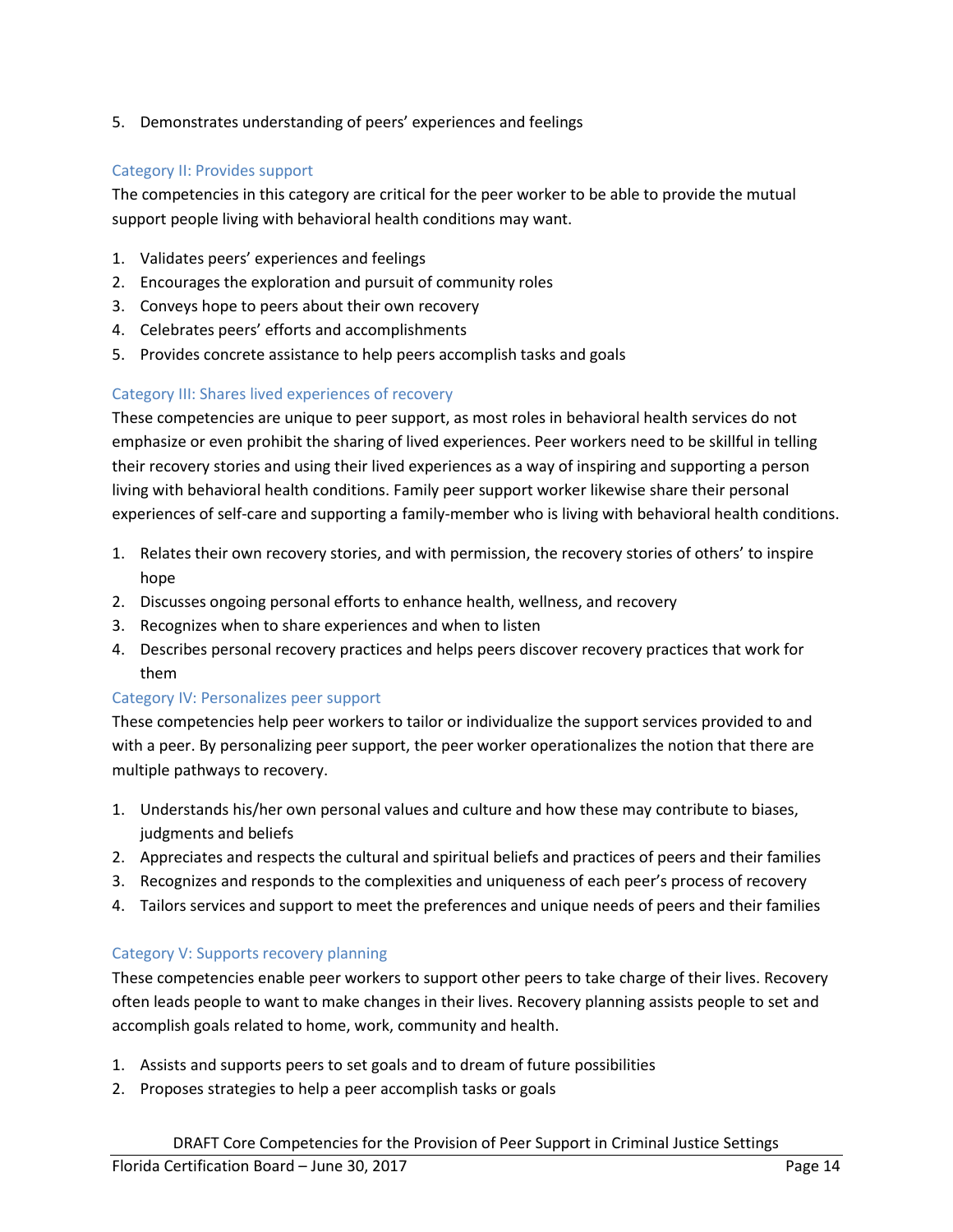- 3. Supports peers to use decision-making strategies when choosing services and supports
- 4. Helps peers to function as a member of their treatment/recovery support team
- 5. Researches and identifies credible information and options from various resources

## Category VI: Links to resources, services, and supports

These competencies assist peer workers to help other peers acquire the resources, services, and supports they need to enhance their recovery. Peer workers apply these competencies to assist other peers to link to resources or services both within behavioral health settings and in the community. It is critical that peer workers have knowledge of resources within their communities as well as on-line resources.

- 1. Develops and maintains up-to-date information about community resources and services
- 2. Assists peers to investigate, select, and use needed and desired resources and services
- 3. Helps peers to find and use health services and supports
- 4. Accompanies peers to community activities and appointments when requested
- 5. Participates in community activities with peers when requested

### Category VII: Provides information about skills related to health, wellness, and recovery

These competencies describe how peer workers coach, model or provide information about skills that enhance recovery. These competencies recognize that peer workers have knowledge, skills and experiences to offer others in recovery and that the recovery process often involves learning and growth.

- 1. Educates peers about health, wellness, recovery and recovery supports
- 2. Participates with peers in discovery or co-learning to enhance recovery experiences
- 3. Coaches peers about how to access treatment and services and navigate systems of care
- 4. Coaches peers in desired skills and strategies
- 5. Educates family members and other supportive individuals about recovery and recovery supports
- 6. Uses approaches that match the preferences and needs of peers

#### Category VIII: Helps peers to manage crises

These competencies assist peer workers to identify potential risks and to use procedures that reduce risks to peers and others. Peer workers may have to manage situations, in which there is intense distress and work to ensure the safety and well-being of themselves and other peers.

- 1. Recognizes signs of distress and threats to safety among peers and in their environments
- 2. Provides reassurance to peers in distress
- 3. Strives to create safe spaces when meeting with peers
- 4. Takes action to address distress or a crisis by using knowledge of local resources, treatment,
- 5. services and support preferences of peers
- 6. Assists peers in developing advance directives and other crisis prevention tools

#### Category IX: Values communication

DRAFT Core Competencies for the Provision of Peer Support in Criminal Justice Settings Florida Certification Board – June 30, 2017 **Page 15** Page 15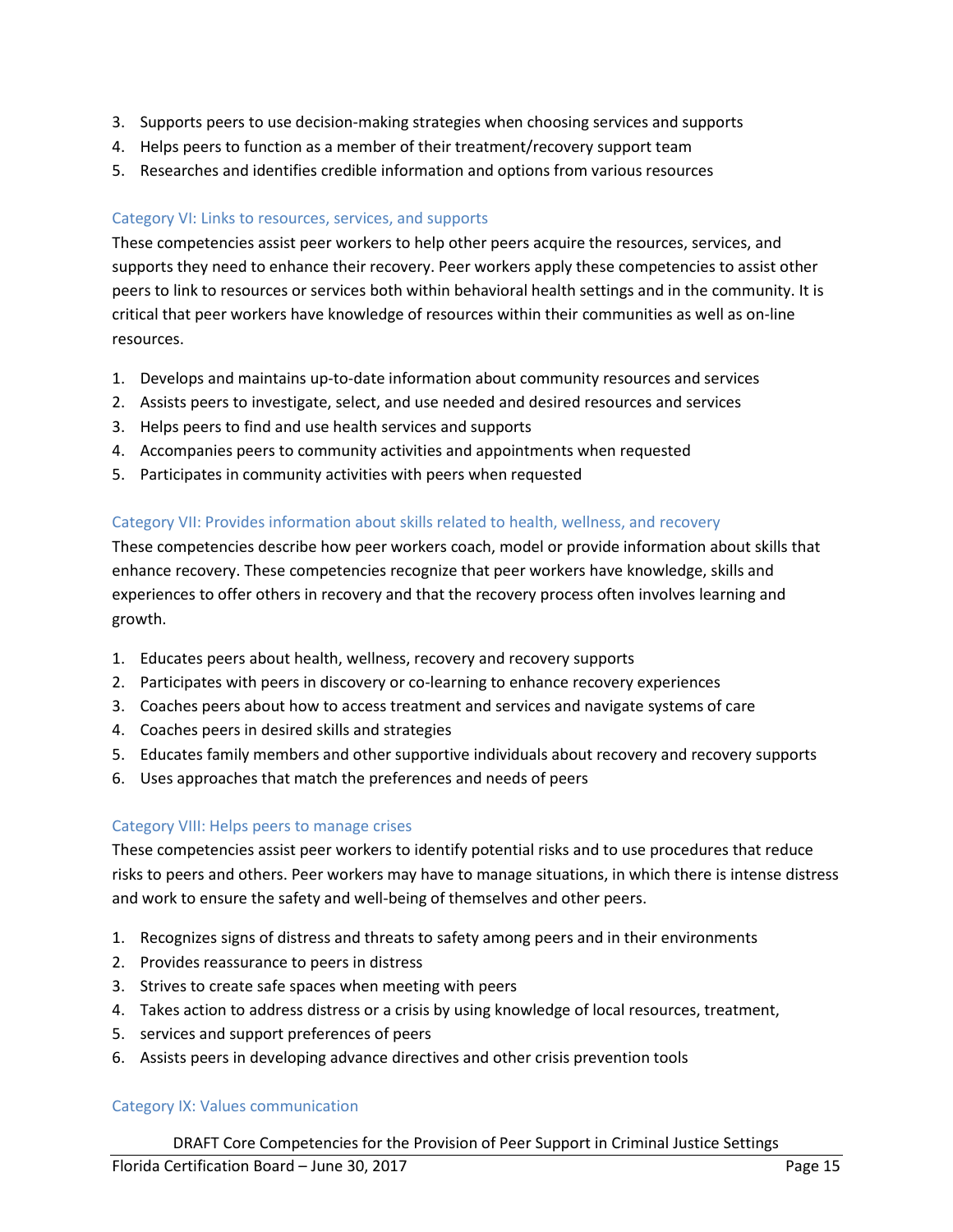These competencies provide guidance on how peer workers interact verbally and in writing with colleagues and others. These competencies suggest language and processes used to communicate and reflect the value of respect.

- 1. Uses respectful, person-centered, recovery-oriented language in written and verbal interactions with
- 2. peers, family members, community members, and others
- 3. Uses active listening skills
- 4. Clarifies their understanding of information when in doubt of the meaning
- 5. Conveys their point of view when working with colleagues
- 6. Documents information as required by program policies and procedures
- 7. Follows laws and rules concerning confidentiality and respects others' rights for privacy

# Category X: Supports collaboration and teamwork

These competencies provide direction on how peer workers can develop and maintain effective relationships with colleagues and others to enhance the peer support provided. These competencies involve not only interpersonal skills but also organizational skills.

- 1. Works together with other colleagues to enhance the provision of services and supports
- 2. Assertively engages providers from mental health services, addiction services, and physical medicine to meet the needs of peers
- 3. Coordinates efforts with health care providers to enhance the health and wellness of peers
- 4. Coordinates efforts with peers' family members and other natural supports
- 5. Partners with community members and organizations to strengthen opportunities for peers
- 6. Strives to resolve conflicts in relationships with peers and others in their support network

# Category XI: Promotes leadership and advocacy

These competencies describe actions that peer workers use to provide leadership within behavioral health programs to advance a recovery-oriented mission of the services. They also guide peer workers on how to advocate for the legal and human rights of other peers.

- 1. Uses knowledge of relevant rights and laws (ADA, HIPAA, Olmstead, etc.) to ensure that peer's rights are
- 2. respected
- 3. Advocates for the needs and desires of peers in treatment team meetings, community services, living
- 4. situations, and with family
- 5. Uses knowledge of legal resources and advocacy organization to build an advocacy plan
- 6. Participates in efforts to eliminate prejudice and discrimination of people who have behavioral
- 7. health conditions and their families
- 8. Educates colleagues about the process of recovery and the use of recovery support services
- 9. Actively participates in efforts to improve the organization
- 10. Maintains a positive reputation in peer/professional communities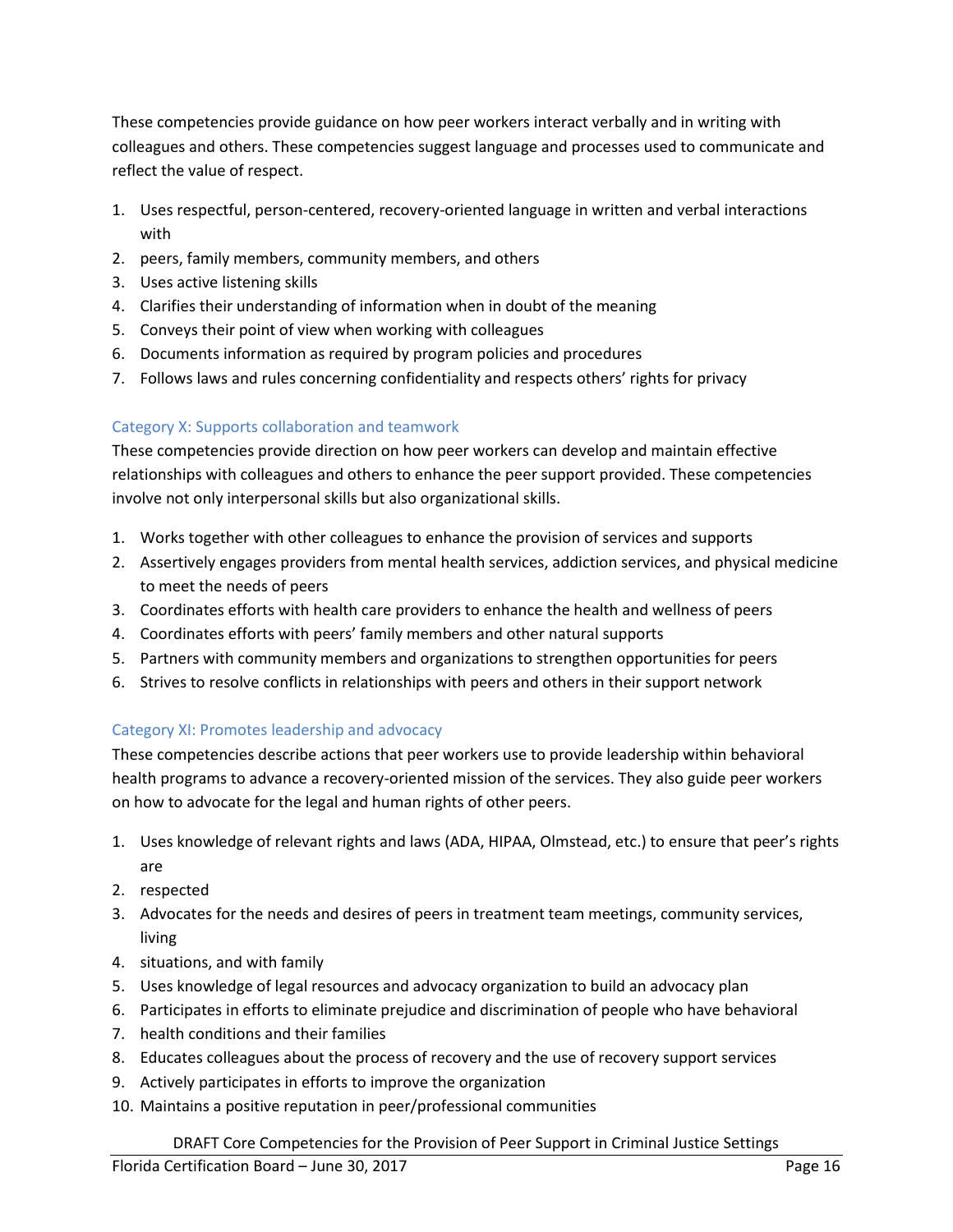# Category XII: Promotes growth and development

These competencies describe how peer workers become more reflective and competent in their practice. The competencies recommend specific actions that may serve to increase peer workers' success and satisfaction in their current roles and contribute to career advancement.

- 1. Recognizes the limits of their knowledge and seeks assistance from others when needed
- 2. Uses supervision (mentoring, reflection) effectively by monitoring self and relationships, preparing for
- 3. meetings and engaging in problem-solving strategies with the supervisor (mentor, peer)
- 4. Reflects and examines own personal motivations, judgments, and feelings that may be activated by
- 5. the peer work, recognizing signs of distress, and knowing when to seek support
- 6. Seeks opportunities to increase knowledge and skills of peer support

# **iNAPS National Ethical and Practice Guidelines**

### Ethical Guidelines

- 1. Peer support is voluntary.
- 2. Peer Specialists are hopeful.
- 3. Peer Specialists are open-minded.
- 4. Peer Specialists are empathetic.
- 5. Peer Specialists are respectful.
- 6. Peer Specialists facilitate change.
- 7. Peer Specialists are honest and direct.
- 8. Peer support is mutual and reciprocal.
- 9. Peer support is equally shared power.
- 10. Peer support is strengths-focused.
- 11. Peer support is transparent.

# <span id="page-16-0"></span>Practice Guidelines

- 1. Support choice.
- 2. Share hope.
- 3. Withhold judgment about others.
- 4. Listen with emotional sensitivity.
- 5. Be curious and embrace diversity.
- 6. Educate and advocate.
- 7. Address difficult issues with caring and compassion.
- 8. Encourage peers to give and receive.
- 9. Embody equality.
- 10. See what's strong, not what's wrong.
- 11. Set clear expectations and use plain language.
- 12. Focus on the person, not the problem.

DRAFT Core Competencies for the Provision of Peer Support in Criminal Justice Settings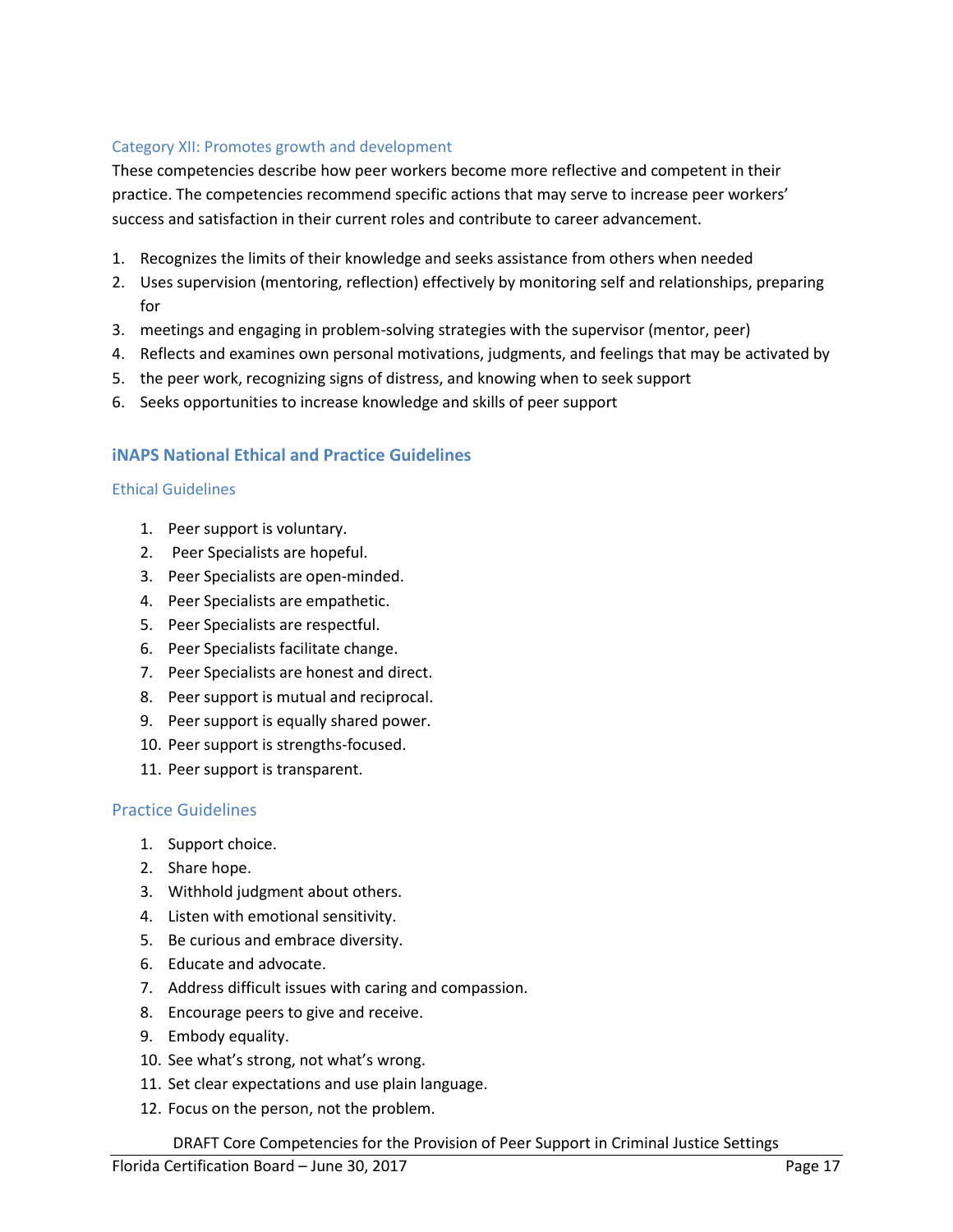## <span id="page-17-0"></span>**IC&RC Peer Recovery Competencies**

#### Domain 1: Advocacy

- 1. Relate to the individual as an advocate.
- 2. Advocate within systems to promote person-centered recovery/wellness support services.
- 3. Describe the individual's rights and responsibilities.
- 4. Apply the principles of individual choice and self‐determination.
- 5. Explain importance of self-advocacy as a component of recovery/wellness.
- 6. Recognize and use person-centered language.
- 7. Practice effective communication skills.
- 8. Differentiate between the types and levels of advocacy.
- 9. Collaborate with individual to identify, link, and coordinate choices with resources.
- 10. Advocate for multiple pathways to recovery/wellness.

11. Recognize the importance of a holistic (e.g., mind, body, spirit, environment) approach to recovery/wellness.

#### Domain 2: Ethical Responsibility

- 1. Recognize risk indicators that may affect the individual's welfare and safety.
- 2. Respond to personal risk indicators to assure welfare and safety.
- 3. Communicate to support network personal issues that impact ability to perform job duties.
- 4. Report suspicions of abuse or neglect to appropriate authority.
- 5. Evaluate the individual's satisfaction with their progress toward recovery/wellness goals.
- 6. Maintain documentation and collect data as required.
- 7. Adhere to responsibilities and limits of the role.
- 8. Apply fundamentals of cultural competency.
- 9. Recognize and adhere to the rules of confidentiality.
- 10. Recognize and maintain professional and personal boundaries.
- 11. Recognize and address personal and institutional biases and behaviors.
- 12. Maintain current, accurate knowledge of trends and issues related to wellness and recovery.
- 13. Recognize various crisis and emergency situations.
- 14. Use organizational/departmental chain of command to address or resolve issues.
- 15. Practice non-judgmental behavior.